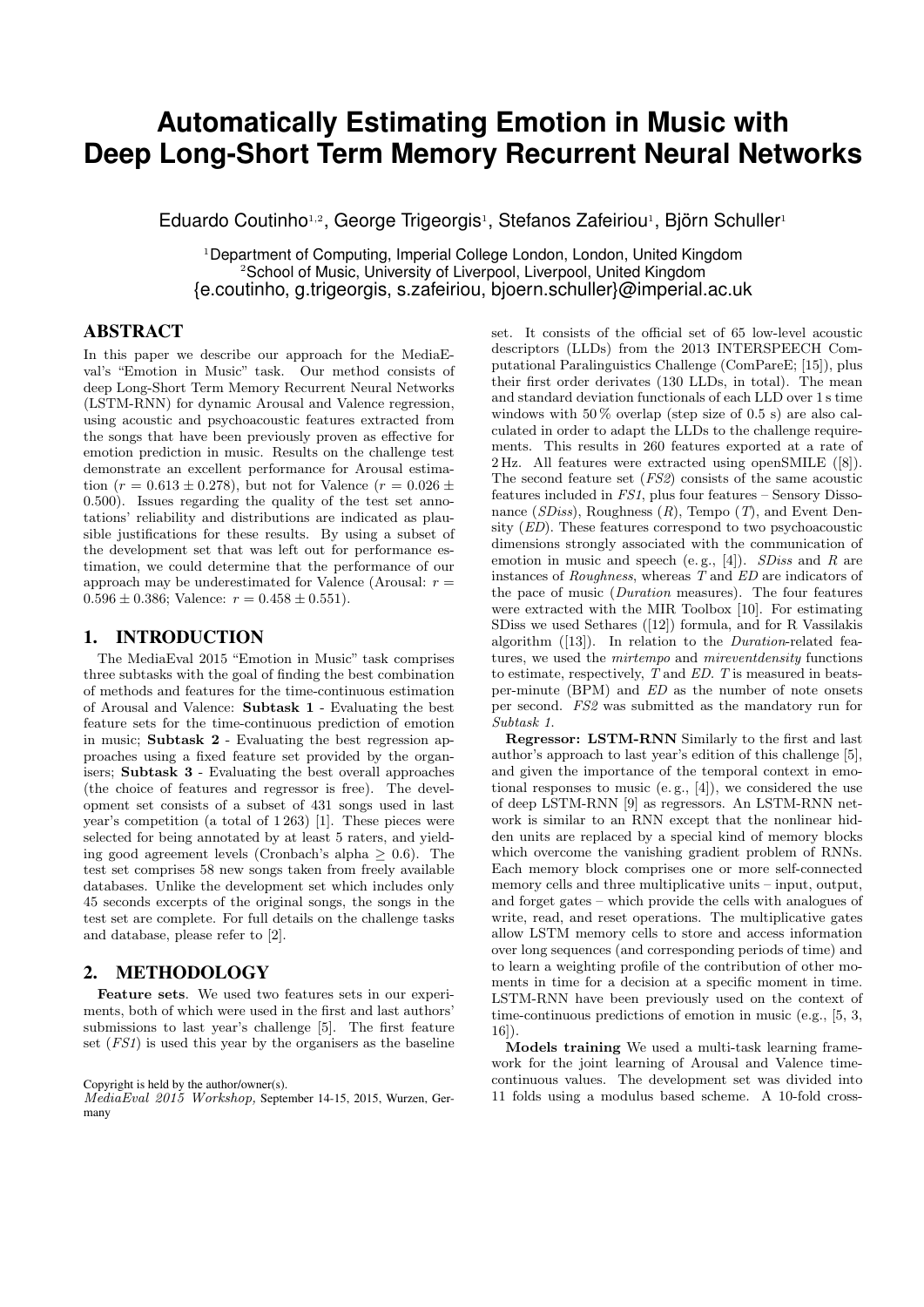validation procedure was used in the development phase for parameter optimisation, and the extra fold was used to estimate the performance of our optimised model on the official test set. Our basic architecture consisted of deep LSTM-RNN with 3 hidden layers. Given that unsupervised pretraining of models has been demonstrated empirically to help converge speed, and to guide the learning process towards basins of attraction of minima that lead to better generalisation [7], we pre-trained the first hidden layer of the model. We used an unsupervised pre-training strategy consisting of de-noising LSTM-RNN auto-encoders (DAE, [14]). We first created a LSTM-RNN with a single hidden layer trained to predict the input features  $(y(t) = x(t))$ . In order to avoid over-fitting, in each training epoch and timestep t, we added a noise vector n to  $x(t)$ , sampled from a Gaussian distribution with zero mean and variance n. The development and test sets from last year's challenge was used to train the DAE. After determining the auto-encoder weights, the second and third hidden layers were added (and the output layer replaced by the regression variables). The number of memory blocks in each hidden layer (including the pre-trained layer), the learning rate (LR), and the standard deviation of the Gaussian noise applied to the input activations  $(\sigma;$  used to alleviate the effects of over-fitting when pre-training the first layer) were sequentially optimised (a momentum of 0.9 was used for all tests). An early stopping strategy was also used to further avoid overfitting the training data – training was stopped after 20 iterations without improvement of the performance (sum of squared errors) on the validation set. The instances in the training set of each fold were presented in random order to the model. Both the input and output data were standardised to the mean and standard deviation of the training sets in each fold. We computed 5 trials of the same model each with randomised initial weights in the range [-0.1,0.1].

Runs We submitted four runs for the whole challenge. The specifics of each run are as follows: Run 1 consisted of the predictions of our model using the baseline features (FS1); The submitted predictions consisted of the average over a number of LSTM-RNN outputs selected from all folds and trials. The selected folds and trials were determined by minimising the root mean squared error  $(RMSE)$  on the small test set created to estimate the predictive power of our models before submission. Run 2 was similar to Run 1 but using FS2; Run 3 was similar to Run 1, except that the selected folds and trials were selected by minimising the Concordance Correlation Coefficient (CCC) [11], which is a combined measure of precision (like RMSE) and similarity (like Pearson's linear correlation coefficient  $r$ ).

## 3. RESULTS AND CONCLUSIONS

In Table 1, we report the official challenge metrics  $(r \text{ and }$ RMSE) calculated individually for each music piece and averaged across all pieces (standard deviations are also given) of the challenge's official test set (a) and the team's test set (b). The analysis of the results obtained this year indicate that all our runs performed better than the baseline for Arousal. On the official test set, runs 3 and 4 led to lowest RMSE (0.234 and 0.236, respectively) and runs 2 and 4 to the highest r (0.613). Thus, Run 3 led to the best compromise between both measures. This run consists of the average outputs of two LSTM-RNNs with three layers  $(200+150+25)$  and  $FS2$  as input. The model's

Table 1: Results on the official test set (a) and team's test set (b).  $CB:$  challenge baseline;  $me14:$ best team results in the 2014 challenge.

|    |                  | Run            | Arousal           | Valence             |
|----|------------------|----------------|-------------------|---------------------|
| a) | RMSE             | 2              | $0.242 + 0.116$   | $0.373 + 0.195$     |
|    |                  | 3              | $0.234 \pm 0.114$ | $0.372 + 0.190$     |
|    |                  | 4              | $0.236 + 0.114$   | $0.375 {\pm} 0.191$ |
|    |                  | CВ             | $0.270 + 0.110$   | $0.366 {\pm} 0.180$ |
|    | $\boldsymbol{r}$ | 2              | $0.611 \pm 0.254$ | $0.004 \pm 0.505$   |
|    |                  | 3              | $0.599 + 0.287$   | $0.017 + 0.492$     |
|    |                  | 4              | $0.613 + 0.278$   | $0.026 \pm 0.500$   |
|    |                  | CB             | $0.360 \pm 0.260$ | $0.010 + 0.380$     |
| b) | RMSE             | 2              | $0.206 + 0.128$   | $0.212 + 0.116$     |
|    |                  | 3              | $0.221 \pm 0.119$ | $0.185 \pm 0.119$   |
|    |                  | 4              | $0.220 + 0.121$   | $0.183 + 0.110$     |
|    |                  | me14           | $0.102 \pm 0.052$ | $0.079 {\pm} 0.048$ |
|    | $\boldsymbol{r}$ | $\overline{2}$ | $0.532 \pm 0.421$ | $0.394 \pm 0.509$   |
|    |                  | 3              | $0.596 \pm 0.386$ | $0.458 + 0.551$     |
|    |                  | 4              | $0.591 \pm 0.386$ | $0.456 + 0.543$     |
|    |                  | me14           | $0.354 + 0.455$   | $0.198 + 0.492$     |

hyper-parameters and the number of networks used to estimate Arousal and Valence were optimised using the CCC  $(LR = 5 * 10^{-6}$ , noise  $\sigma = 0.3$ ). In relation to Valence, our models perform below the baseline on the official test set (see Table 1 b)). One possible reason for this may be the low quality of the Valence annotations obtained for the test set this year (the average Cronbach's  $\alpha$  [6] across all test pieces for Valence is 0.29). In Table 1 b) we show the performance estimated on another test set consisting of a subset of the development set that was left out exclusively to estimate the performance of the runs submitted to the challenge. As it can be seen, Valence predictions yield much better results, while the Arousal performance on the team test set is comparable to the one reached with the official test set. Furthermore, in terms of  $r$  ( $RMSE$  cannot be compared), these results are noticeably better than the best results in last year's challenge  $(me14)$ , which can be due to the use of more reliable targets during training or the extra hidden layer added to the model. Another possibility is that our models over-fitted the development data in aspects that are not directly visible. According to the organisers, the development set annotations yield a high correlation between Arousal and Valence, whereas the test set does not. It could thus be that, the models are picking up on this particularity of the development set, which gives unwanted effects for new music where Arousal and Valence are not correlated.

In future studies, apart from verifying this possibility, we will further investigate optimal pre-training strategies for deep LSTM-RNNs. Further, beyond the expert-given feature sets employed here, we will consider opportunities of end-to-end deep learning strategies.

## 4. ACKNOWLEDGEMENTS

The research leading to these results has received funding from the the European Union's Horizon 2020 research and innovation programme under grant agreement no. 645378 (ARIA-VALUSPA).